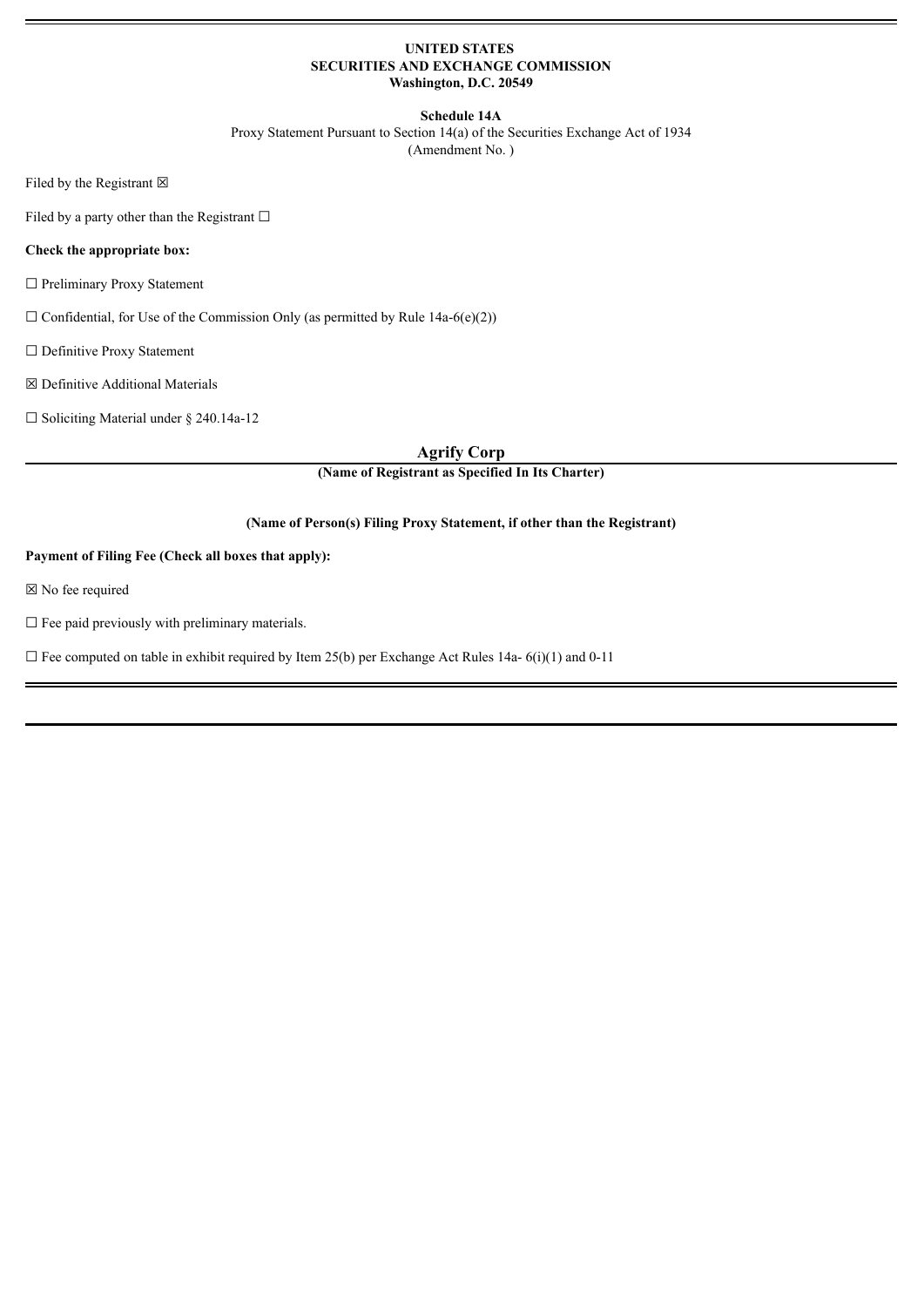# Agrify Reminds Stockholders to Vote Before the Proxy Voting Deadline for the Upcoming Annual Meeting of Stockholders

Stockholders are reminded to vote prior to the proxy voting deadline of 11:59 p.m. (Eastern Daylight Time) on June 7, 2022

BILLERICA, Mass., May 25, 2022 - Agrify Corporation (Nasdaq:AGFY) ("Agrify" or the "Company"), the most innovative provider of advanced cultivation and extraction solutions for the cannabis industry, would like to remind stockholders to cast their votes for the resolutions that will be voted on at the Company's annual meeting of stockholders (the "Meeting") in advance of the proxy voting deadline of 11:59 p.m. (Eastern Daylight Time) on Tuesday, June 7, 2022.

The Meeting will be held on Wednesday, June 8, 2022 at 10:00 a.m. (Eastern Daylight Time). It will be held in a virtual-only format, via live webcast at www.virtualshareholdermeeting.com/AGFY2022.

Agrify's Board of Directors unanimously recommends that stockholders vote "**FOR"** all proposed resolutions that will be voted on at the Meeting. Agrify stockholders are encouraged to read the meeting materials in detail and cast their votes prior to the proxy voting deadline.

Your vote is important! Please vote today!

#### **How to Vote and Stockholder Questions**

To ensure that your shares will be voted at the meeting, stockholders are encouraged to vote online or by telephone in advance of the proxy cut-off of 11:59 p.m. (Eastern Daylight Time) on June 7, 2022.

#### **Registered Holders:**

INTERNET: Vote online at www.proxyvote.com using the control number located on the proxy card.

TELEPHONE: Call 1-800-579-1639 toll free and follow the instructions for telephone voting on your proxy card.

## **Beneficial Holders:**

Please check your proxy card or contact your broker or nominee to determine whether you will be able to vote by telephone or electronically.

Stockholders who have questions about the meeting resolutions or need assistance voting may contact Alliance Advisors, LLC, Agrify's strategic advisor and proxy solicitation agent at:

#### **Alliance Advisors, LLC**

North America Toll Free: 1-855-935-2554 International: 1-315-302-5733 Email: agfy@allianceadvisors.com

1